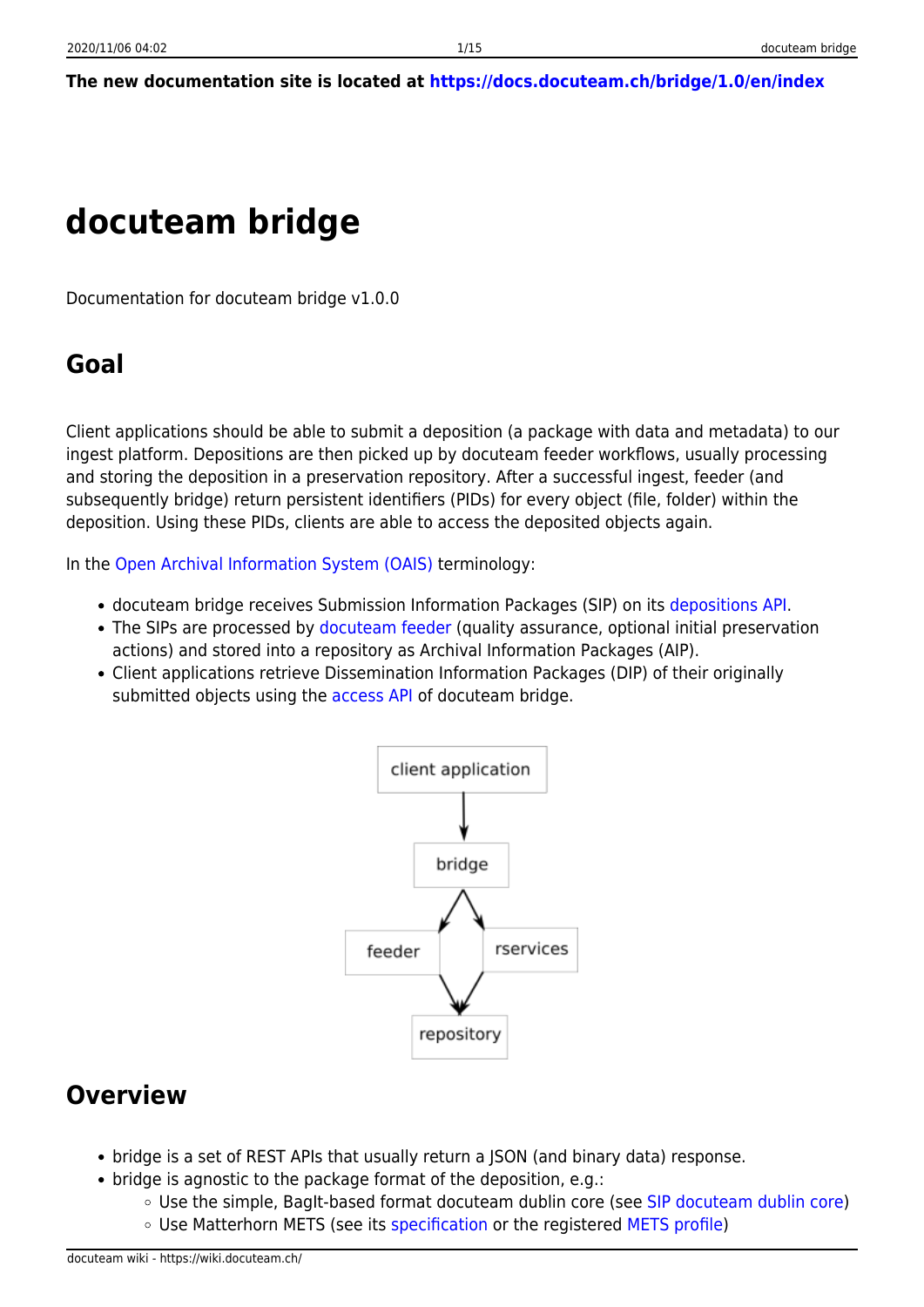- Use other formats like [eCH-0160](https://www.ech.ch/de/standards/39187) or [SEDA](https://redirect.francearchives.fr/seda/).
- bridge consists of three APIs:
	- **[depositions](#page-2-0)**: deposition of new packages
		- New depositions are temporarily stored by bridge. They are made available to feeder, which in turn processes and stores them into the repository.
		- Depositions are identified by bridge IDs. These identifiers are returned with the HTTP response of a new deposition request.
		- Upon successful archiving in the repository,
			- $\bullet$  the status of the deposition is set to "archived",
			- persistent identifiers (PIDs) for each of the deposition's objects are returned by bridge,
			- and the SIP is deleted from the depositions as it is now preserved in the repository.
	- **[changes](#page--1-0) (under development)**: update or purge specific repository objects
		- metadata only (data remains unchanged)
		- data only (metadata remains unchanged)
		- object (metadata and data are modified)
	- **[access](#page-6-0)**: read/access data successfully deposited into the repository
		- Gives access to the full DIP corresponding to a deposited SIP.
		- Gives access to metadata, data or previews of specific repository objects.

## **Authentication**

Access is restricted via tokens that must be transmitted with each request using the "token" parameter. This is required for all HTTP methods, i.e. GET, POST, PUT, DELETE. Bridge relies solely on tokens for authentication an authorization. Tokens are bound to organizations and roles and restrict the API.

- An authentication token must be at least 15 characters long.
- Tokens are passed using a "token" HTTP request parameter, i.e. [https://server:port/api/method?token=123456789012345](#page--1-0)

## **Roles**

Roles are associated to tokens and limit their scope of operation.

There are five roles:

- The following three roles are limited to a single organization:
	- **read**: is restricted to the [access API](#page-6-0)
	- **create**: has the same authorizations as read, but can in addition list, create and delete depositions via the [deposition API](#page-2-0)
	- **manage**: has the same authorizations as create, and can in addition update or purge repository objects via the [change API](#page--1-0)
- The following two roles have a global scope:
	- **admin**: authentication and authorization management, i.e. token administration using the API or the GUI
	- **feeder**: super user, can do anything except token administration, including status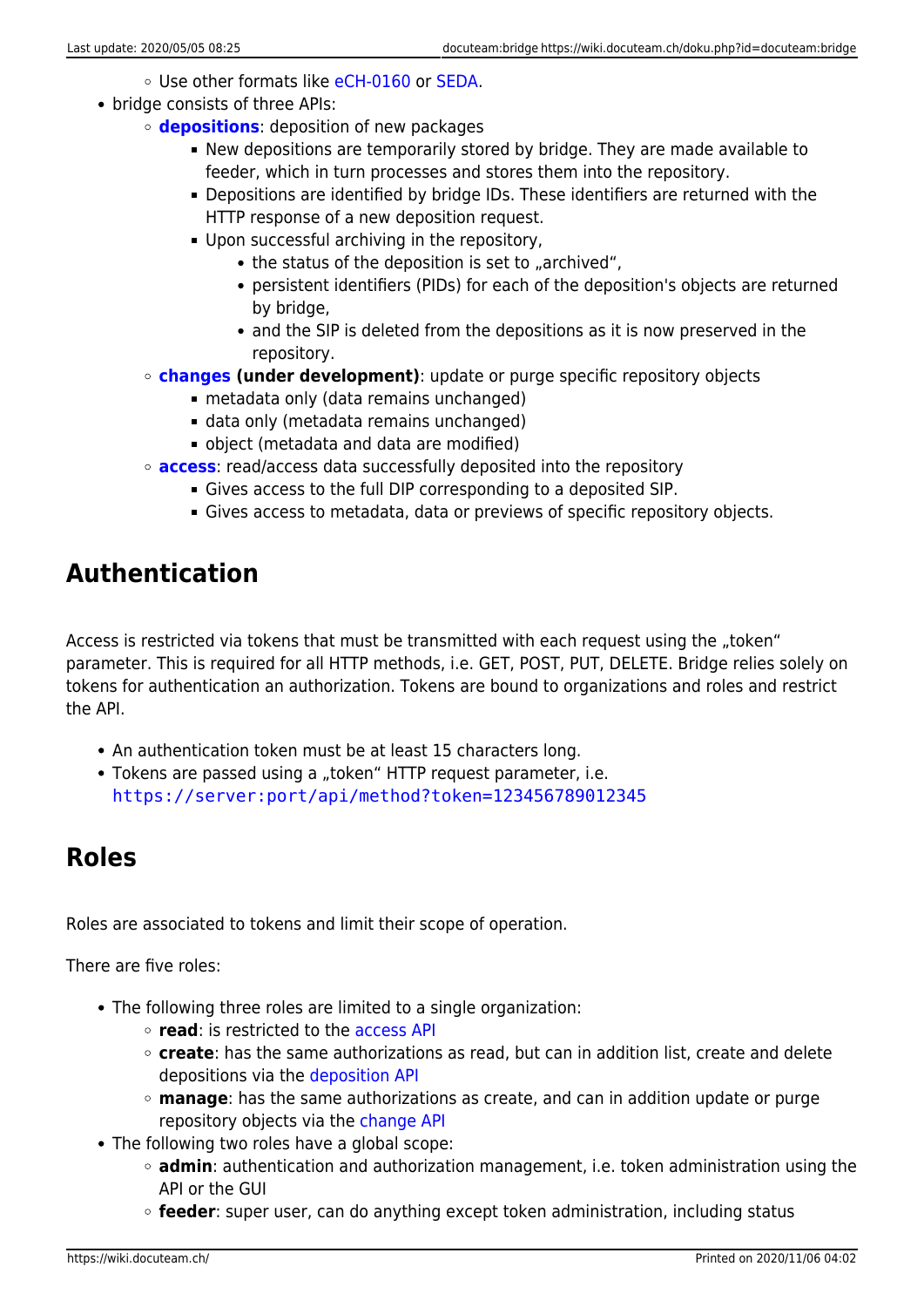updates for depositions of any organization.

## <span id="page-2-0"></span>**Depositions API**

### **Status Model**

Depositions have one of the following status:

- **submitted**: the deposition was received by bridge
- **queued**: the deposition has been queued for processing by feeder
- **processing**: the deposition has been downloaded by feeder, which is processing it (validation, quality assurance, preservation actions and storage into the repository)
- **archived**: the deposition was successfully processed by feeder and archived into the repository. This implies that:
	- Persistent identifiers (PIDs) allocated to the deposition's objects are available in bridge. Each digital object in the repository (folder, file) gets its own PID, and relations between the customer's application IDs (if contained in the original deposition) and PIDs are explicit in the deposition metadata.
		- PIDs are required to [access](#page-6-0) (read, modify, purge) repository objects through the access [API](#page-6-0).
	- The originally deposited package has been deleted from bridge.
- **error**: something went wrong during the deposition's processing by feeder. In this case, the "message" fields of the deposition will contain error information.
- **deleted**: the deposition was deleted from bridge. This only means that the deposition was removed from bridge, not from the repository.

The deposition status can only be managed directly by the role "feeder". Other non-reader may only set the status implicitly by creating or deleting depositions. Deleting depositions (set the status to deleted) is blocked when status is either "queued" or "processing".



### **Routes**

POST /depositions depositions#create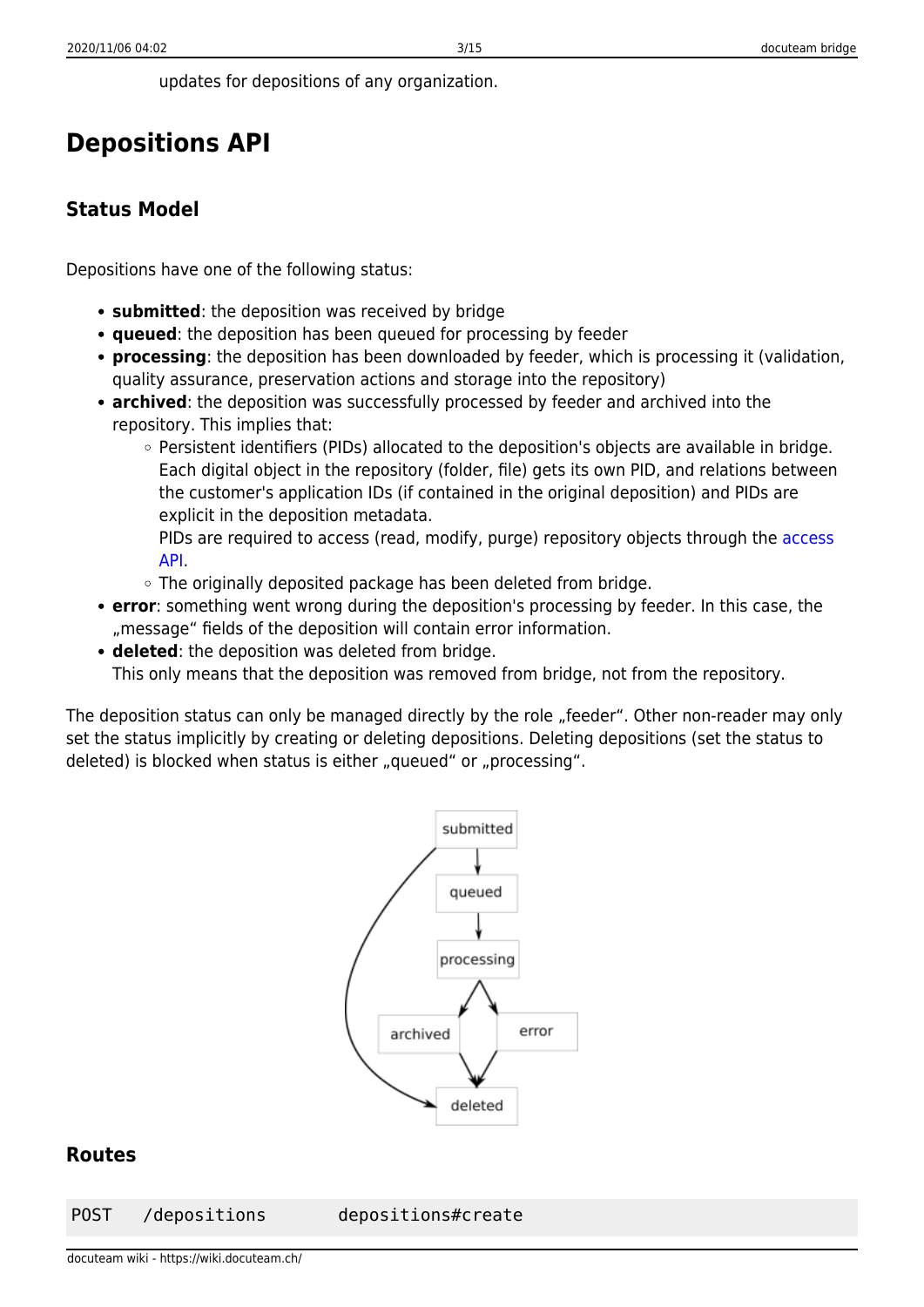| GET        | /depositions     | depositions#index  |
|------------|------------------|--------------------|
| GET        | /depositions/:id | depositions#show   |
| <b>PUT</b> | /depositions/:id | depositions#update |

### **Create**

Creates a new deposition.

### **Allowed calls**

POST /depositions

#### **Requirements**

Token with role create, manage, or feeder.

#### **Parameters**

- token
- package format ⇒ indicate the format of the submitted package, e.g. "MatterhornMets" or "DocuteamDublincore1.0" (optional, default: "MatterhornMets")
- [binary data]

#### **Examples**

```
curl -X POST -F "package=@sip.zip"
"https://bridge.docuteam.ch/depositions?token=123456789012345&package_format
=DocuteamDublincore1.0"
```
### **Index**

Lists/shows the existing depositions with details.

### **Allowed calls**

GET /depositions

### **Requirements**

Token with role create, manage, or feeder.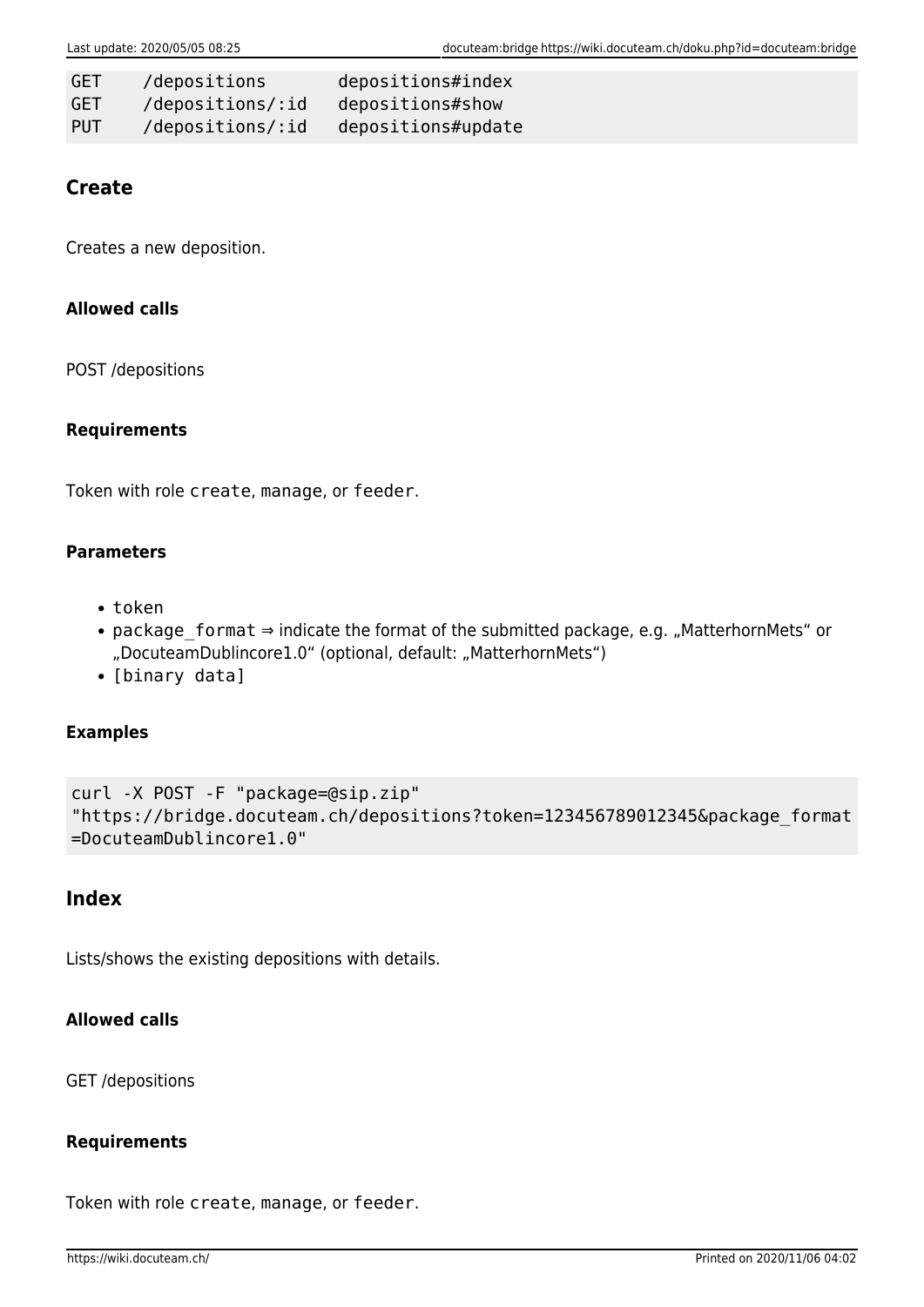#### **Parameters**

- token
- id (optional)
- status (optional)
- from (optional, format:YYYY-MM-DD)
- until (optional, format:YYYY-MM-DD)
- organization (optional)

### **Examples**

```
curl "https://bridge.docuteam.ch/depositions?token=123456789012345"
curl "https://bridge.docuteam.ch/depositions?token=123456789012345&id=2"
curl
"https://bridge.docuteam.ch/depositions?token=123456789012345&status=submitt
ed"
curl
"https://bridge.docuteam.ch/depositions?token=123456789012345&status=submitt
ed&organization=XY"
curl
"https://bridge.docuteam.ch/depositions?token=123456789012345&from=2018-11-0
1&until=2018-11-30"
curl
"https://bridge.docuteam.ch/depositions?token=123456789012345&status=error&f
rom=2018-11-01"
```
### **Show**

Retrieve the binary content of a deposition.

### **Allowed calls**

GET /depositions/:id

### **Requirements**

Token with role create, manage, or feeder.

### **Parameters**

- : id deposition ID
- token (mandatory)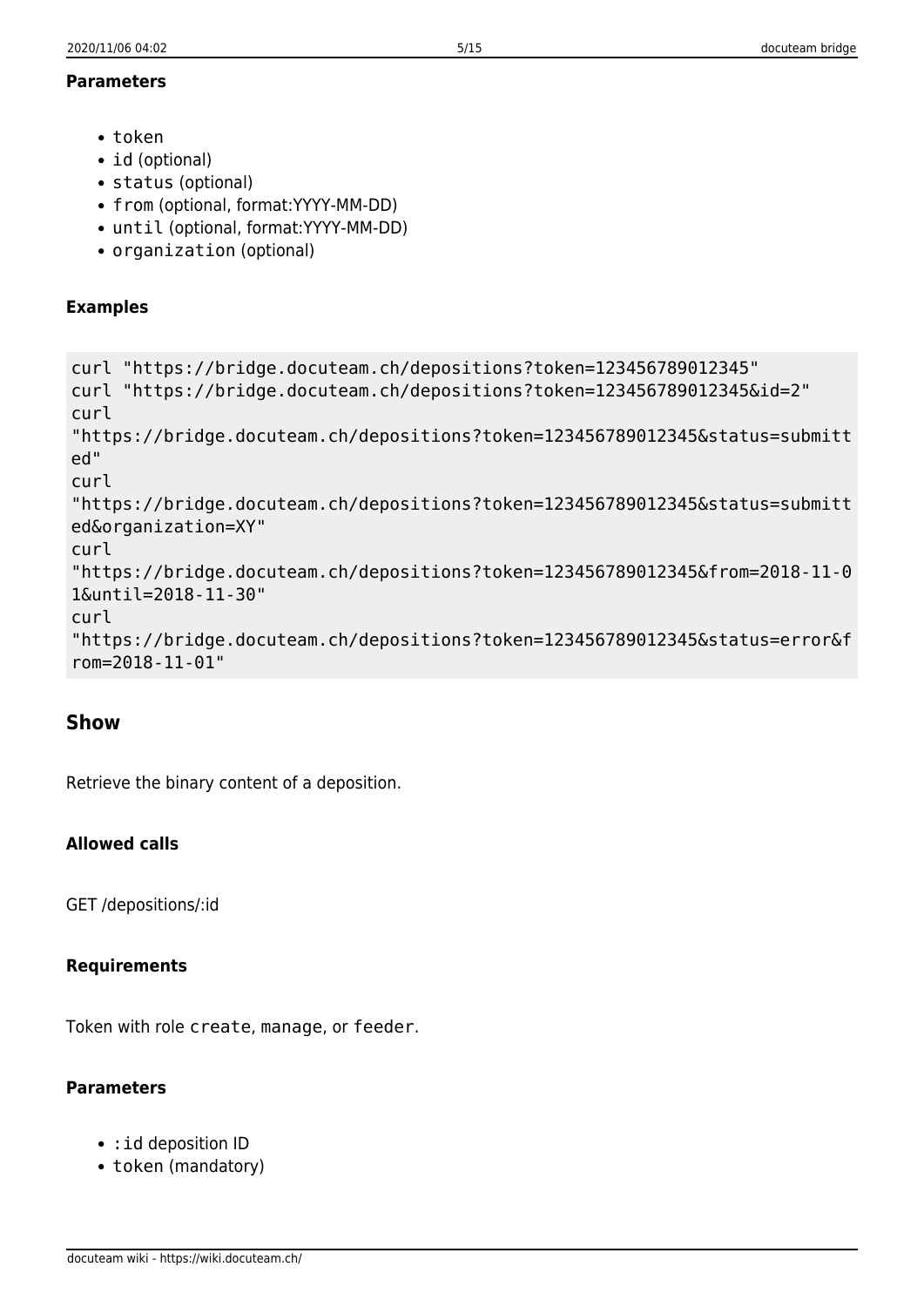#### **Examples**

```
curl "https://bridge.docuteam.ch/depositions/1?token=123456789012345" --
output sip.zip
```
### **Update**

Set status and processing details. By setting the status to deleted, the depositions binary content will be removed.

### **Allowed calls**

PUT /depositions/:id

### **Requirements**

Token with role create, manage (limited to delete a deposition), or feeder.

### **Parameters**

- : id deposition ID
- token
- status ⇒ supported values are deleted | queued | processing | archived | error
- feeder response (optional, url encoded string)

### **Examples**

```
curl -X PUT
"https://bridge.docuteam.ch/depositions/12345?token=123456789012345&status=d
eleted"
curl -X PUT
"https://bridge.docuteam.ch/depositions/23?token=12super34token56&status=arc
hived&feeder_response=%7B%22pids%22%3A%5B%221%22%2C%222%22%5D%7D"
```
### **Responses**

Responses are given in JSON or (for the show method) as a binary. Each JSON response is a list of deposition with their details. The generic structure looks like this:

```
{ "api" :
    { "name": "docuteam bridge",
```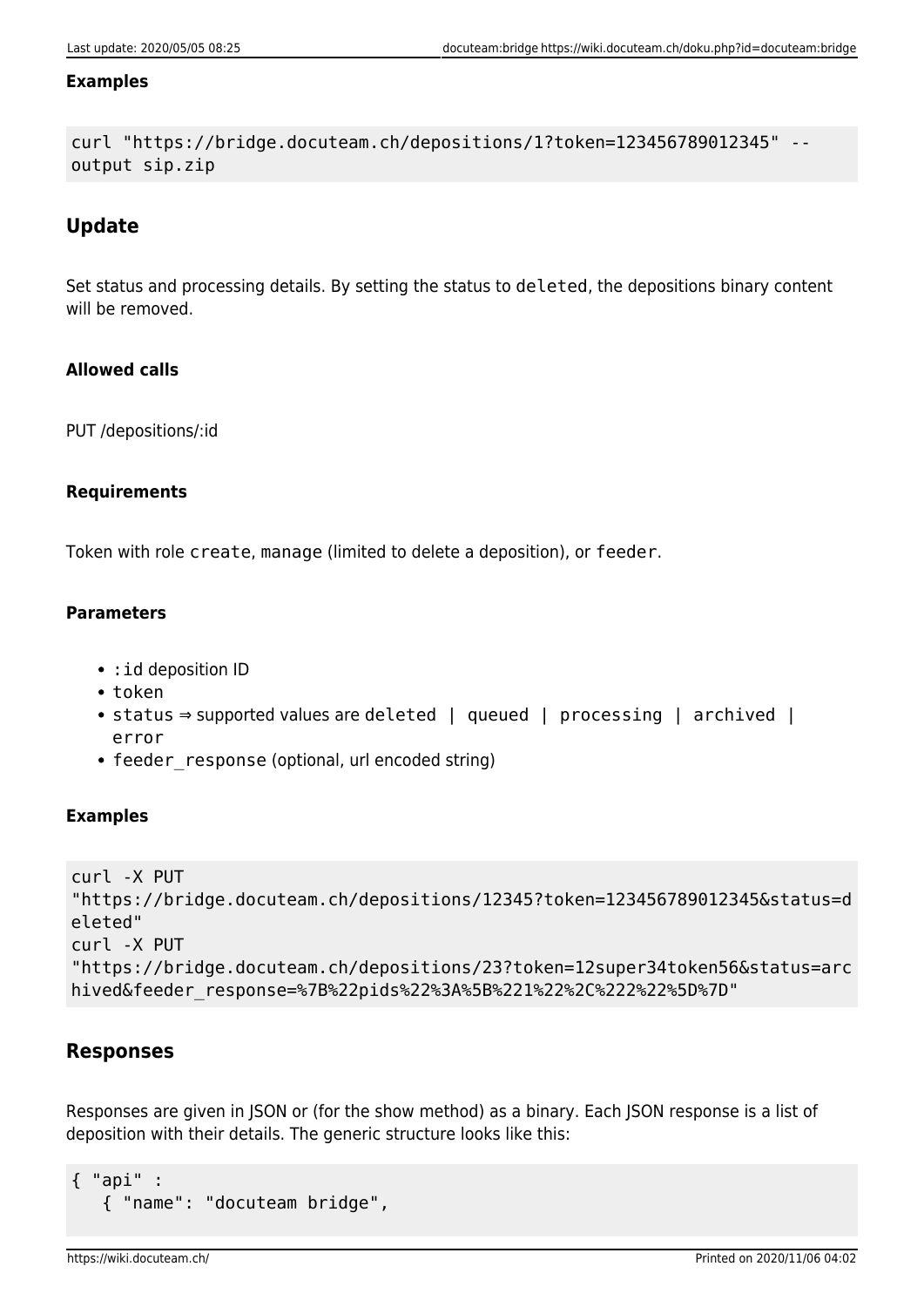```
 "version": "v1.0.0" },
  "response" :
   \lceil { "id": 1234,
        "uploaded_at": "2018-11-03T11:13:39.278026Z",
        "queued_at": "2018-11-03T14:16:12.678056Z",
        "processed_by_feeder_at": "2018-11-03T14:16:12.678016Z",
        "archived_at": "2018-11-03T14:16:12.678016Z",
        "deleted_at": null,
        "status": "archived",
       "feeder response": { json-blackbox },
        "organization": "museumplus",
        "repository_key": "museumplus",
        "package_format" : "DocuteamDublinCore1.0",
       "package attached" : true,
        "package_byte_size": 2716786
      }
    ]
  "request" :
    { "organization": "museumplus",
      "role": "reader",
      "requested_at": "2018-11-03T11:13:39.278026Z"}
}
```
Key elements include:

- id is the deposition identifier, i.e. the bridge internal reference for depositions. It is used to access a specific deposition
- status is the deposition's status, as described above.
- feeder response contains feedback from the processing of the deposition in feeder. The content of this field is also formatted in JSON. It is a black box from bridge's perspective. Upon deposition success, feeder will return a structure of the form:

```
{ "pids":
    \Gamma { "clientId":"c1", "pid":"CH-1234565-7:1"},
       { "clientId":"c2", "pid":"CH-1234565-7:2"},
           ...
     ],
   "feeder_version": "5.4.0"
}
```
It must be noted that:

- the clientId corresponds to the mandatory ids submitted by the client application for each object within the SIP (for example in the case of Docuteam DublinCore SIP it is located in dc.xml files and using the following syntax <dc:identifier>clientId:d4FTw3v6T</dc:identifier> ).
- <span id="page-6-0"></span>the pid is the persistent identifier allocated by the repository. It is of the form "{namespace}: {id}", where "namespace" is generally the institutional or [ISIL](https://www.nb.admin.ch/snl/en/home/information-professionals/isil.html) code (for example: CH-1234565-7:2), and "id" the unique number for that namespace in the repository.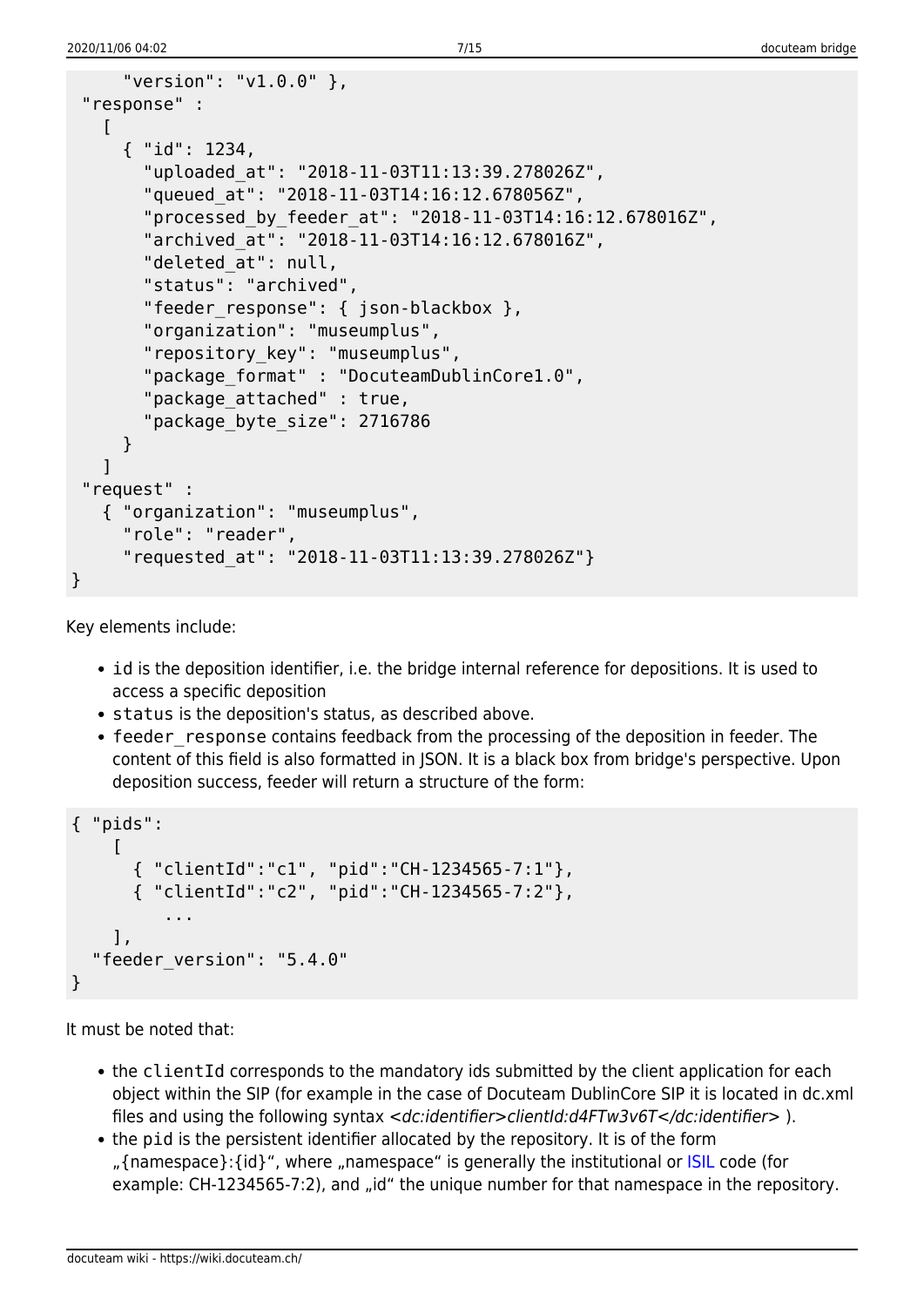## **Access API**

This API is a proxy to docuteam rservices. rservices offers high-level access functionality to repository objects. For example, it is able to generate DIPs starting from any level of an archival package and assemble it recursively. Another notable feature is the on-the-fly generation of preview/thumbnail and, more generally, format migrations.

This access methods retrieve data from the repository, hence expects PIDs (and not bridge internal IDs, as it is the case for the depositions API).

In version 1.0, bridge is limited to synchronous requests, meaning that the required object is prepared and returned at once. Async/callback requests are not yet possible.

### **Routes**

| GET /access/sync_metadata/:pid | sync metadata#download |
|--------------------------------|------------------------|
| GET /access/sync dip/:pid      | sync dip#download      |
| GET /access/sync original/:pid | sync original#download |
| GET /access/sync preview/:pid  | sync preview#download  |

### **Metadata**

Get the EAD metadata of a repository object.

### **Allowed calls**

GET /access/sync\_metadata/:pid

### **Requirements**

Token with role read, create, manage, or admin.

### **Parameters**

- :pid persistent identifier of a repository object
- token

### **Examples**

```
curl
```

```
"https://bridge.docuteam.ch/access/sync_metadata/CH-123456-7:38?token=123456
789012345" --output ead.xml
```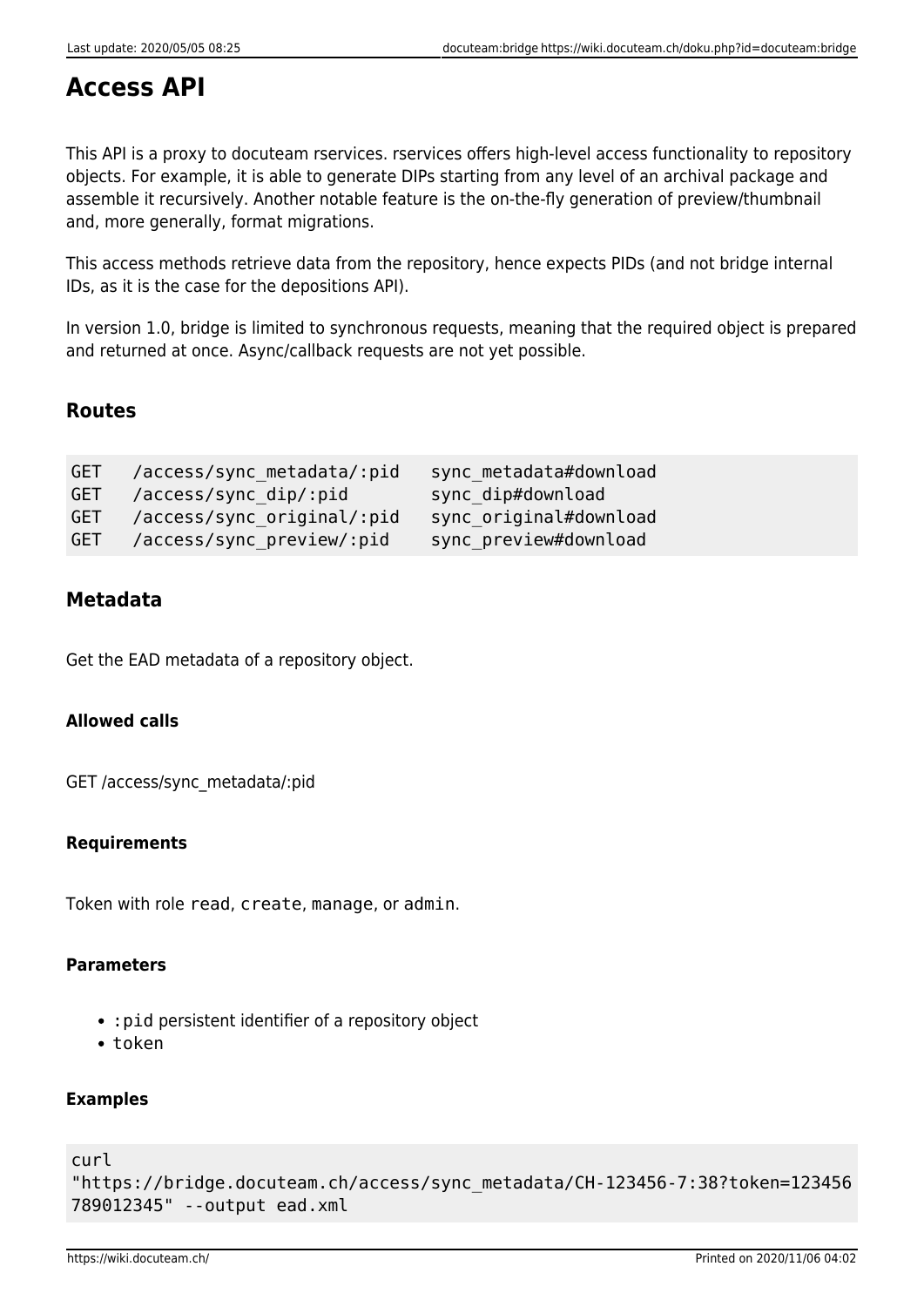### **Preview**

Get a preview representation of a repository object.

### **Allowed calls**

GET /access/sync\_preview/:pid

#### **Requirements**

Token with role read, create, manage, or admin.

#### **Parameters**

- :pid persistent identifier of a repository object
- token

#### **Examples**

```
curl
"https://bridge.docuteam.ch/access/sync_preview/CH-123456-7:38?token=1234567
89012345" --output file.pdf
```
### **Original**

Get the original format of a repository object.

#### **Allowed calls**

GET /access/sync\_original/:pid

#### **Requirements**

Token with role read, create, manage, or admin.

### **Parameters**

- :pid persistent identifier of a repository object
- token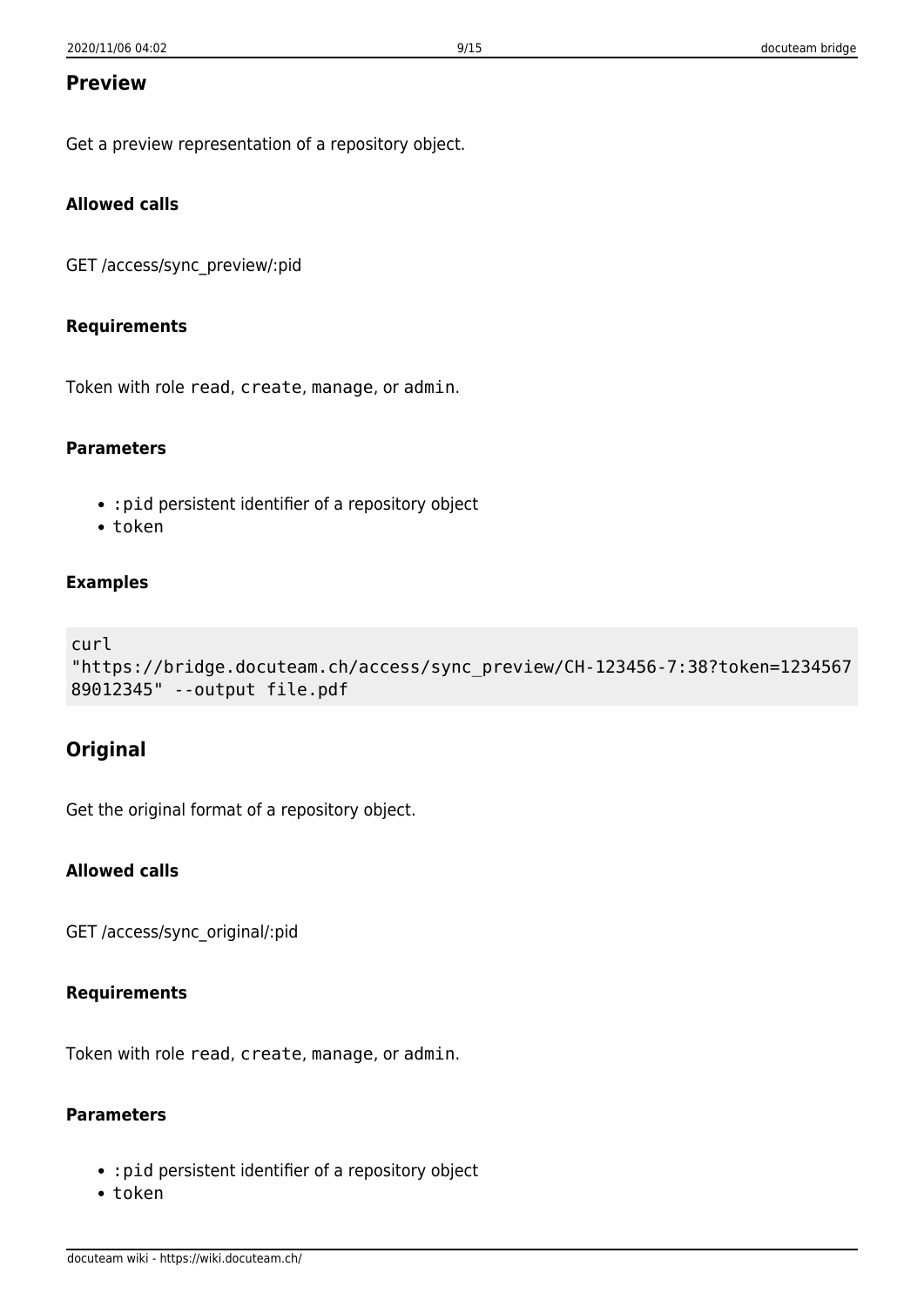#### **Examples**

### curl

```
"https://bridge.docuteam.ch/access/sync_original/CH-123456-7:38?token=123456
789012345" --output file.pdf
```
### **DIP**

Get the dissemination package of a repository object, structured according to the Matterhorn METS format. For nested objects, it is possible to receive a package with both binaries and (technical and descriptive) metadata recursively.

### **Allowed calls**

GET /access/sync\_dip/:pid

### **Requirements**

Token with role read, create, manage, or admin.

### **Parameters**

- :pid persistent identifier of a repository object
- token

### **Examples**

```
curl
"https://bridge.docuteam.ch/access/sync_dip/CH-123456-7:38?token=12345678901
2345" --output dip.zip
curl
"https://bridge.docuteam.ch/access/sync_dip/CH-123456-7:38?token=12345678901
2345&recursively=true --output dip.zip
```
## **Changes API (under development)**

Changes target specific objects in the repository, using their persistent identifier (PID), in order to replace or purge them. Similar to depositions, they need to be queued and processed by docuteam feeder to get their effect into the repository.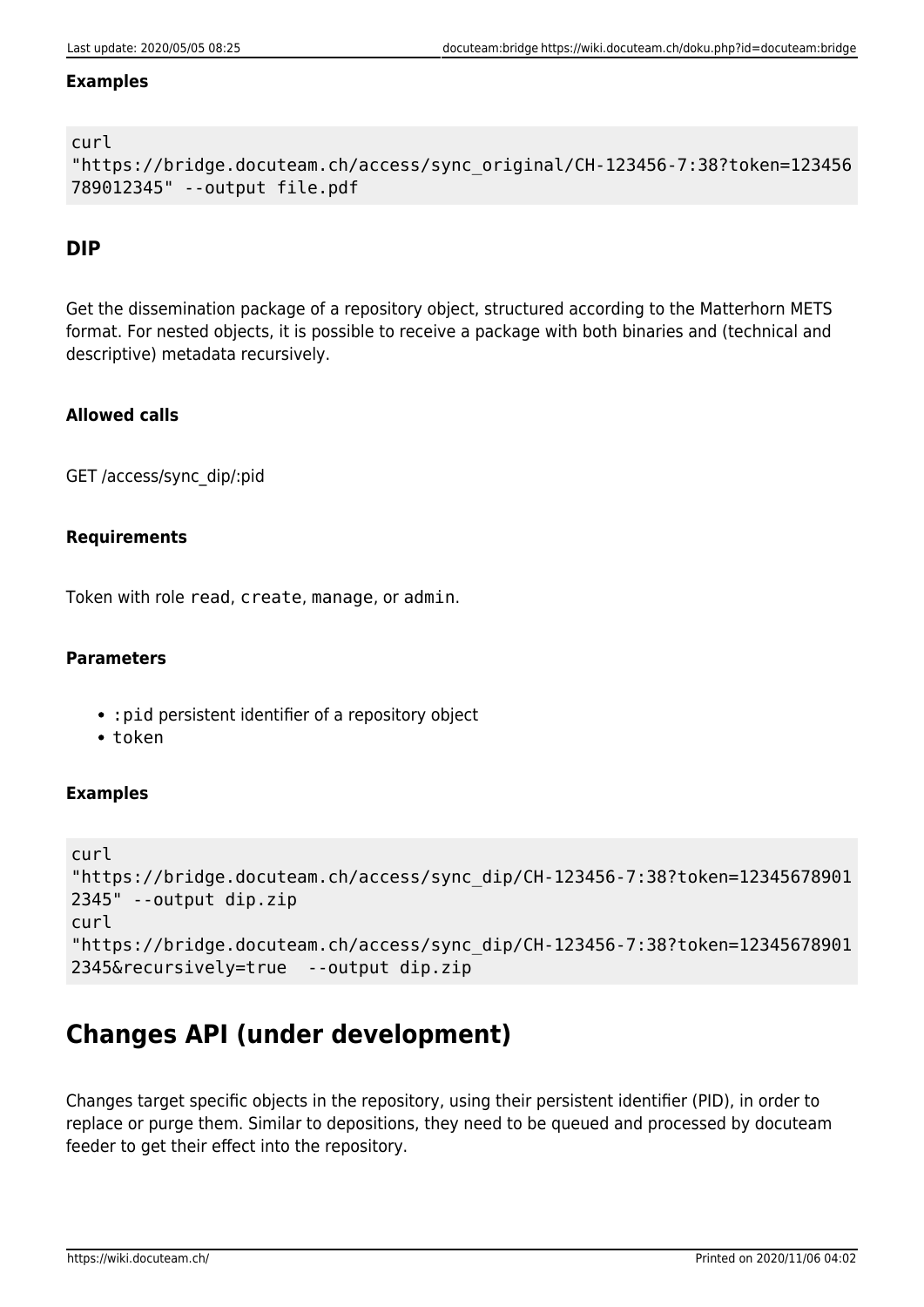### **Status Model**

- **submitted**: a new change corresponding to an update or purge was created in bridge
- **queued**: the change has been queued for processing in feeder
- **processing**: the change has been downloaded and is being processed by feeder
- **archived**: the change was successfully processed, i.e. the object in the repository was updated (depending on the repository setting this may create a new version of the object or replace it)
- **purged**: the change was successfully processed, i.e. the object was purged from the repository
- error: something went wrong, see the message in the "feeder\_response" field of the change
- **deleted**: the change was deleted from bridge



### **Routes**

| GET        | POST / changes<br>/changes | changes#create<br>changes#index |
|------------|----------------------------|---------------------------------|
| GET        | /changes/:id               | changes#show                    |
| <b>PUT</b> | /changes/:id               | changes#update                  |

### **Create**

Creates a new change.

#### **Allowed calls**

POST /changes

#### **Requirements**

Token with role manage or admin.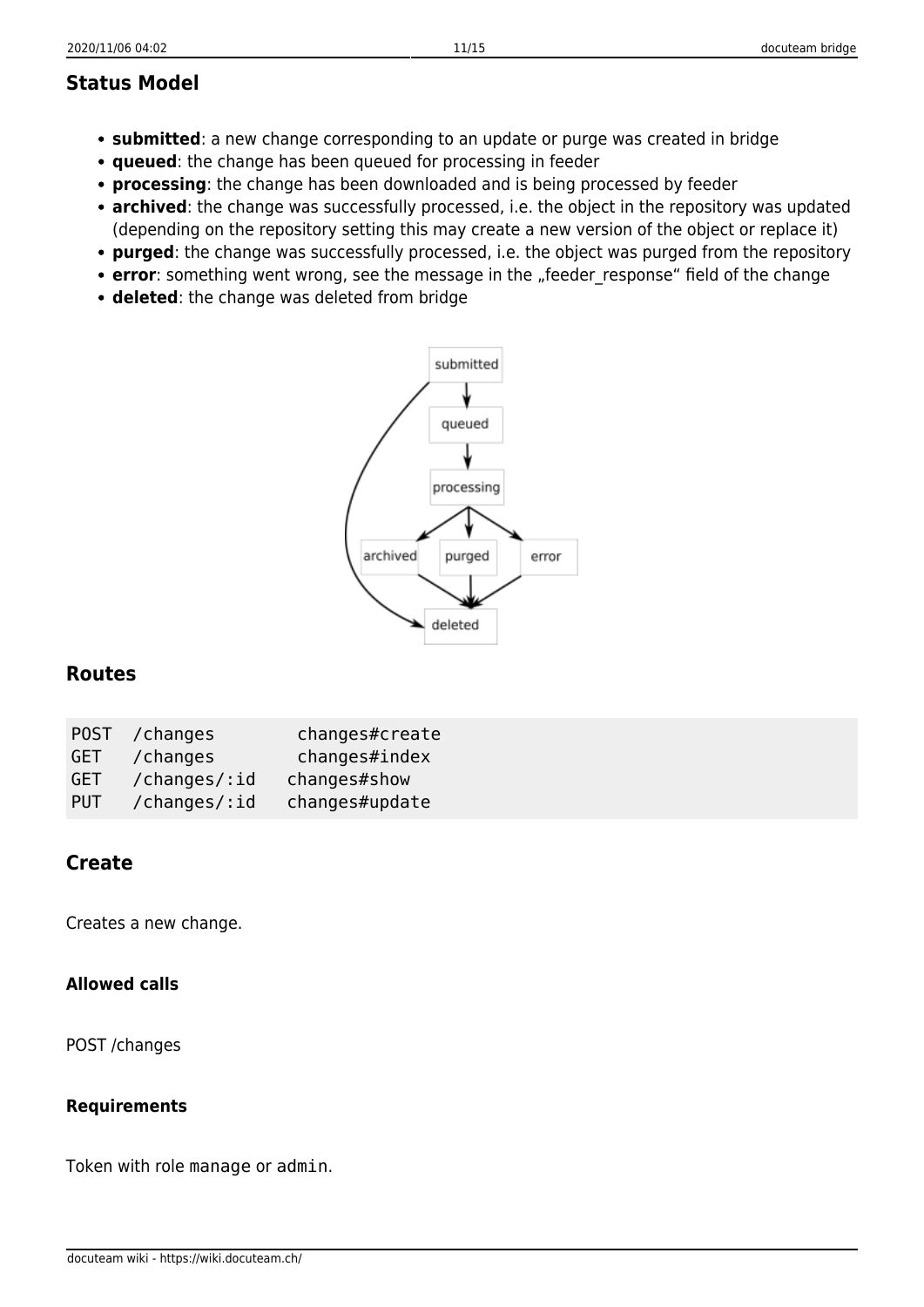#### **Parameters**

- pid persistent identifier of a repository object
- token
- task ⇒ type of change, e.g. data update, metadata update, object update, data delete, or object delete
- package format ⇒ indicate the format of the submitted package, e.g. MatterhornMets or DocuteamDublincore1.0 (optional, default: MatterhornMets)
- [binary data]  $\Rightarrow$  mandatory if task is  $\pi^*$  update"

#### **Examples**

```
curl -X POST -F "package=@sip.zip"
"https://bridge-stage.docuteam.ch/changes?token=123456789012345&pid=CH-65432
1-0:3&task=object_update&package_format=DocuteamDublincore1.0"
curl -X POST
"https://bridge-stage.docuteam.ch/changes?token=123456789012345&pid=CH-65432
1-0:3&task=object_delete"
```
### **Index**

Lists the existing changes with details.

### **Allowed calls**

GET /changes

### **Requirements**

Token with role manage or feeder.

#### **Parameters**

- token
- id (optional)
- status (optional)
- from (optional, format:YYYY-MM-DD)
- until (optional, format:YYYY-MM-DD)
- user (optional)
- organization (optional)

#### **Examples**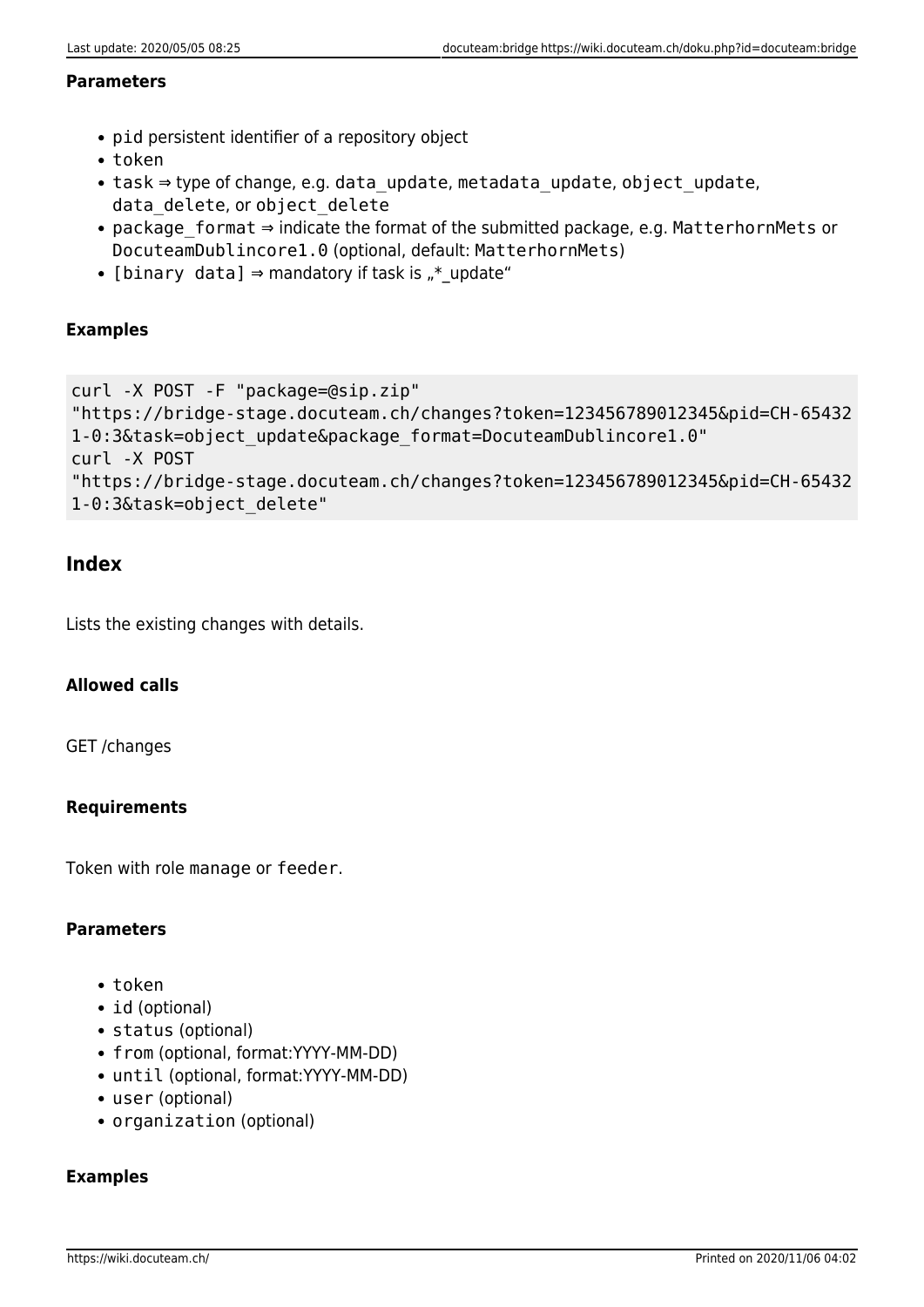```
curl "https://bridge.docuteam.ch/changes?token=123456789012345"
curl "https://bridge.docuteam.ch/changes?token=123456789012345&id=2"
curl
"https://bridge.docuteam.ch/changes?token=123456789012345&status=submitted"
curl
"https://bridge.docuteam.ch/changes?token=123456789012345&status=submitted&o
rganization=customerx"
curl
"https://bridge.docuteam.ch/changes?token=123456789012345&from=2018-11-01&un
til=2018-11-30"
curl
"https://bridge.docuteam.ch/changes?token=123456789012345&status=error&from=
2018-11-01"
```
### **Show**

Retrieve the binary content of a change.

### **Allowed calls**

GET /changes/:id

#### **Requirements**

Token with role manage or admin.

#### **Parameters**

- : id change ID
- $\cdot$  token

### **Examples**

```
curl "https://bridge.docuteam.ch/changes/1?token=123456789012345" --output
sip.zip
```
### **Update**

Retrieve the binary content of a change.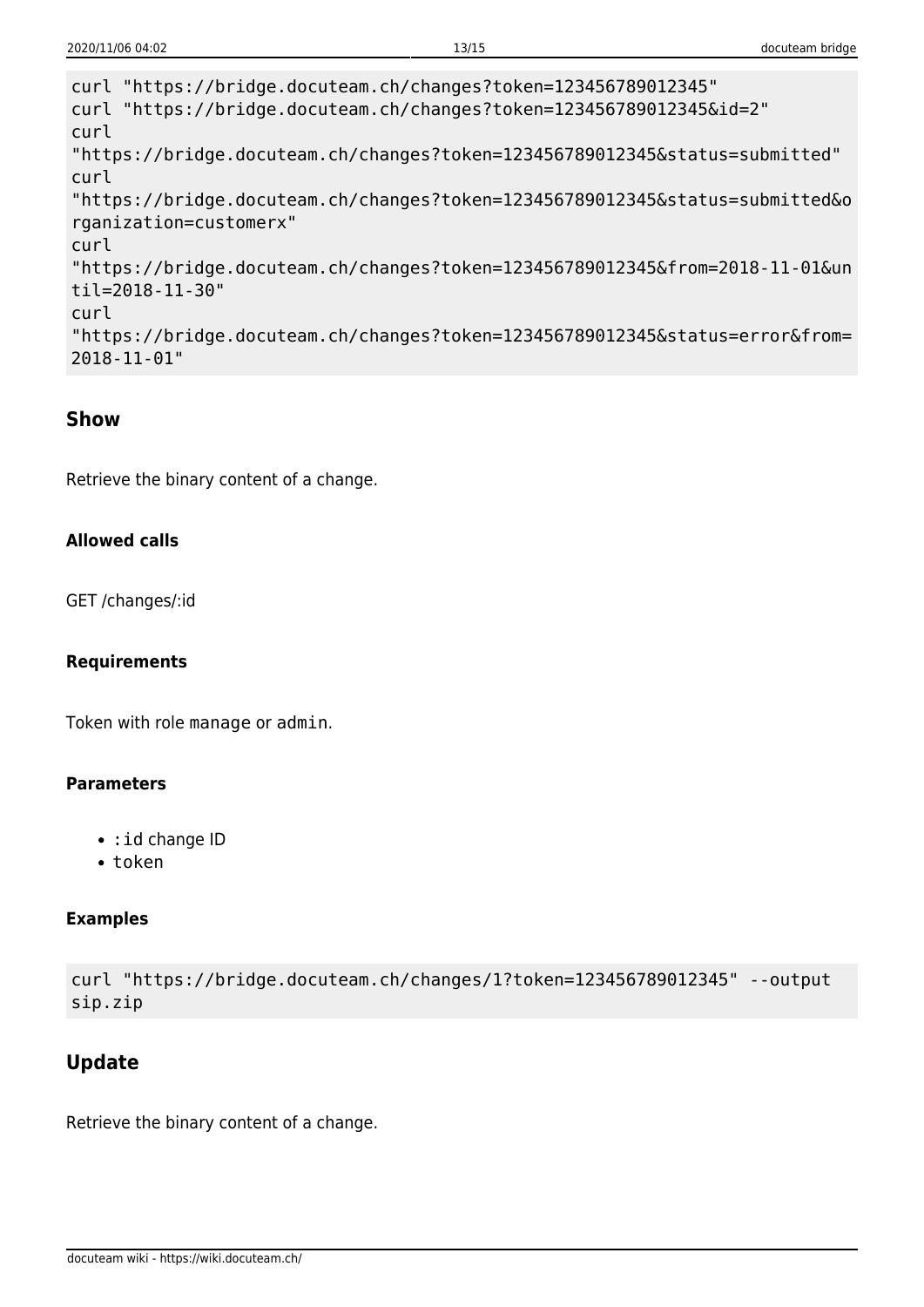#### **Allowed calls**

PUT /changes/:id

### **Requirements**

Token with role manage or admin.

#### **Parameters**

- : id change ID
- token
- status ⇒ supported values are data update | metadata update | object update | data delete | object delete
- feeder\_response (optional, url encoded string)

#### **Examples**

```
curl -X PUT
"https://bridge.docuteam.ch/changes/12345?token=123456789012345&status=delet
ed"
curl -X PUT
"https://bridge.docuteam.ch/changes/23?token=12super34token56&status=archive
d&feeder_response=%7B%22pids%22%3A%5B%221%22%2C%222%22%5D%7D"
```
### **Responses**

The responses on this API are similar to the [depositions API](#page-2-0) responses, but have two additional fields:

- pid relates to the target repository object of the update.
- task describes the action to be performed (update, purge).

Practically, change responses look like this:

```
{ "api":
   { "name": "docuteam bridge",
     "version": "v1.0.0" },
"response":
  \lceil { "id": 4321,
       "uploaded_at": "2018-11-03T11:13:39.278026Z",
       "queued_at": "2018-11-03T14:16:12.678560Z",
       "processed_by_feeder_at": "2018-11-03T14:16:12.678016Z",
       "archived_at": "2018-11-03T14:16:12.678016Z",
      "purged at": null,
```